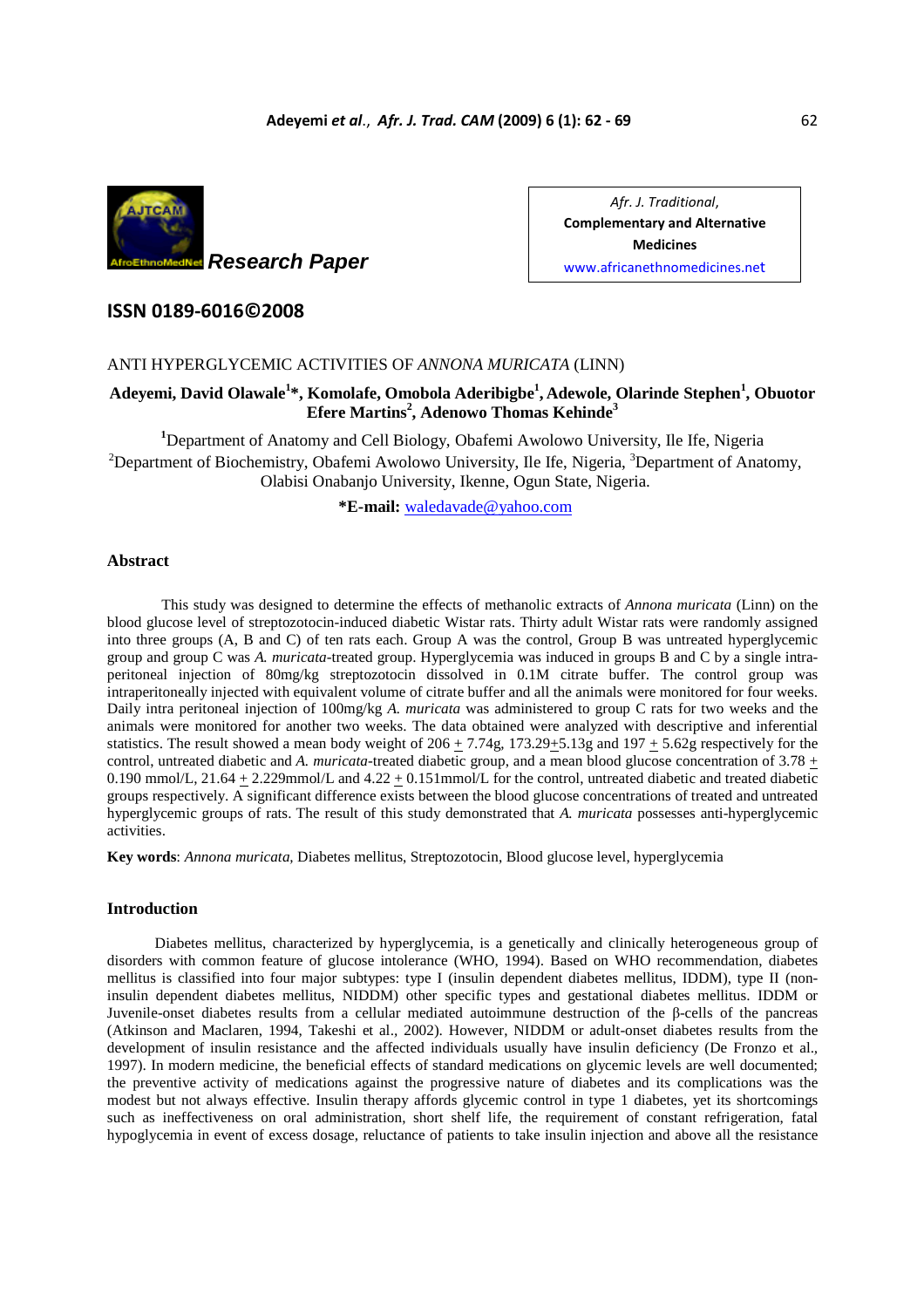due to prolonged administration limits its usage (Kasiviswanath et al., 2005). Similarly, treatment of type 2 diabetes patients with sulfonylureas and biguanides is always associated with side effects (Grandhipuram et al.*,* 2006). Hence, search for a drug with low cost, more potential and without adverse side effect is being pursued in several laboratories around the world.

The bark, roots and leaves of *Annona muricata* has been reported to be used as anti-diabetes in the Peruvian Amazon (Vasquez, 1990). This investigation is therefore designed to confirm the effects of methanolic extracts of *A. muricata* leaves on glycemic control in streptozotocin-induced diabetic Wistar rats.

*Annona muricata* is a plant which belongs to the family *Annonaceae* (Taylor, 1996). It is a medicinal plant that has been used as a natural remedy for a variety of illnesses. Several studies by different researchers demonstrated that the bark as well as the leaves had anti-hypertensive, vasodilator, anti-spasmodic (smooth muscle relaxant) and cardio depressant (slowing of heart rate) activities in animals (Feng, 1962). Researchers had re-verified *A. muricata* leaf's hypotensive properties in rats (Carbajal et al., 1991). Other properties and actions of *A. muricata* documented by traditional uses include its use as anti-cancerous, (Oberlies et al., 1995; Tormo et al*.,* 2003), antidiabetes (Vasquez, 1990); anti-bacterial, (Takahashi et al.*,* 2006); anti-fungal (Heinrich et al.*,* 1992); anti-malarial, anti-mutagenic (cellular protector), emetic (induce vomiting), anti-convulsant (N'gouemo, 1997), sedative, insecticidal and uterine stimulant. It is also believed to be a digestive stimulant, antiviral cardio tonic (tones, balances and strengthens the heart), febrifuge (cures fever), nerviness (balances/calms the nerves), vermifuge (expels worms), pediculocide (kills lice), and as an analgesic. Padma et al.*,* (1998) confirmed the anti-viral activity of ethanolic extracts of *A. muricata* against *Herpes simplex* virus. Extracts of *A. muricata* have been shown to have anti-parasitic (Bories et al., 1991), anti-rheumatic, astringent, (dos Santos and Sant'Ana, 2000), anti-leishmanial and cytotoxic effects (Jaramillo et al.*,* 2000; Liaw et.al. 2002). *A. muricata* has also been shown to be effective against multi-drug resistant (MDR) cancer cell lines (Oberlies et al.*,* 1997; Liaw et al., 2002). Extracts of *A. muricata* were also shown to be effective against the cancer cell line U973 (Jaramillo *et al*., 2000), and hematoma cell lines in*-vitro* (Chen et al.*,* 2000). Extracts were also shown to be lethal to the fresh water mollusk, *Biomphalaria glabrata*, which act as a host for the parasitic worm *Schistosoma mansoni* (dos Santos and Sant'Ana, 2000; Luna et al., 2006).

# **Materials and Methods Plant Material**

*Annona muricata* leaves were collected from Mowe, Ogun State, Nigeria in February 2006. The plant was identified by Dr. Folorunso of the Department of Botany, Obafemi Awolowo University, Ile Ife and a voucher specimen (IFE5) was deposited in the Herbarium of the Department

#### **Preparation of Extracts**

*A. muricata* leaves were air dried at room temperature for four weeks. The air-dried leaves were powdered in a warring blender (Christy and Norris – 47362, England) at the Department of Pharmacognosy Obafemi Awolowo University, Ile Ife. A 600g of the powdered leaf leaves was soaked in 5 litres of 70% methanol for 72 hours at room temperature. The mixture was filtered and the filtrate was evaporated at  $60^{\circ}$ C using a vacuum rotary evaporator (RE 100B, Bibby Sterilin, United Kingdom). The wet residue was freeze-dried using a vacuum freeze drier (FT33- Armfield, England) and was stored until ready to use.

# **Care and Management of Animals**

Thirty healthy adult Wistar rats (Rattus norvegicus) of both sexes, weighing between 150g and 250g were used for the experiment. The rats were bred in the animal holding of department of Anatomy and Cell Biology Obafemi Awolowo University Ile Ife, were maintained on standard rat pellets (Ladokun feeds, Ibadan, Nigeria), and were given water *ad libitum*. The animals were randomly assigned into three groups A, B, and C of ten rats each. Group A was the control, non-diabetic group of rats, group B was the experimentally induced diabetic group without *A. muricata* treatment while group C was the experimentally induced diabetic group treated with methanolic extracts of *A. muricata*. There was a pre-experimental period of four weeks during which the body weight and blood glucose level were monitored in the animals before the commencement of the experiment. The rats receive humane care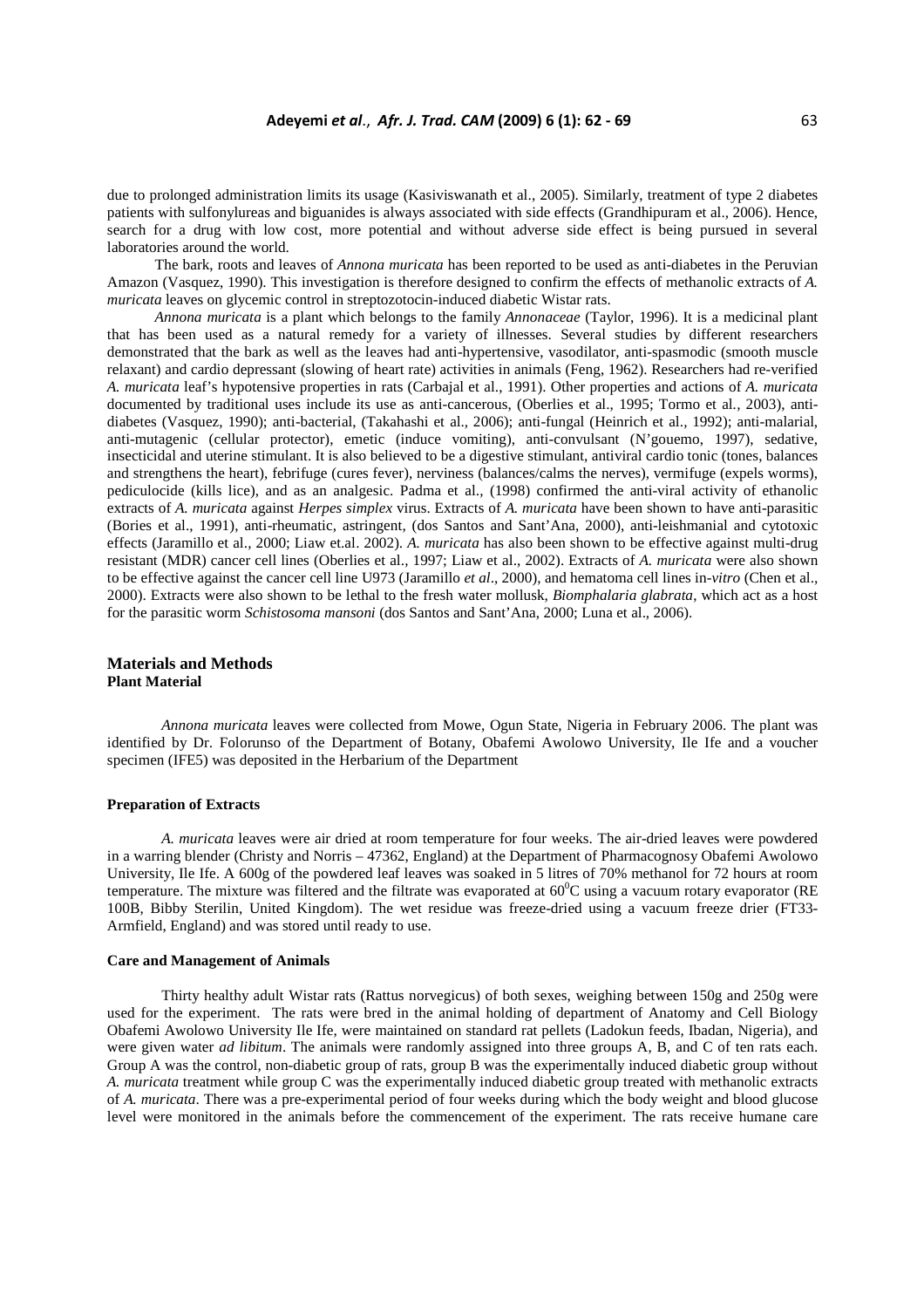according to the criteria outlined in the "Guide for the Care and Use of Laboratory Animals" prepared by the National Academy of Sciences and published by the National Institutes of Health.

#### **Acute toxicity test**

Forty adult male Wistar rats  $(150 - 200g)$  were randomly assigned into six groups (T1, T2, T3, T4, T5 and T6) of eight animals in each group. T1 was treated with distilled water and is considered as control. The other five groups were treated with methanolic extract of *A. muricata* given intraperitoneally in increasing dosage of 25, 50, 100, 200, and 400mg/kg body weight. The extract was dissolved in distilled water and the average volume injected was 0.3ml. The control group was given equivalent volume of distilled water used in dissolving the extract. All the rats were returned to their cages and given free access to food and water. The mortality in each cage was assessed 24 hours, 48 hours and 72 hours after administration of extract. The percentage mortality in each group was calculated and plotted against the  $log_{10}$  of the extract dose. Regression line was fitted by method of least squares and confidence limits for the lethal dose  $\overline{(LD_{50})}$  values were calculated by method of Abdel-Barry et al. (1997)

#### **Administration of Streptozotocin and** *Annona muricata*

Diabetes mellitus was experimentally induced in groups B and C by a single intraperitoneal injection of 80mg/kg b.w. streptozotocin (Sigma, St. Louis, USA) dissolved in 0.1M sodium citrate buffer pH 6.3. The control (group A animals) were injected intraperitoneally with equivalent volume of the citrate buffer. The rats were fasted overnight before STZ administration. The blood glucose level was monitored weekly in the animals for the next four weeks. After four weeks of experimental-induction of diabetes, group C rats were given daily intraperitoneal injection of 100mg/kg of extracts of *A.muricata* dissolved in distilled water for two weeks and the animals were monitored for another four weeks.

#### **Determination of Body Weight and Blood Glucose Level**

The body weights of the animals were measured using a top loader weighing balance. Blood sample was obtained from the tail vein of the animals and their fasting blood glucose level was determined in mmol/L using a digital glucometer (Accu-chek® Advantage, Roche Diagnostic, Germany). The animals were fasted for a period of 16 hours before their blood glucose level was measured.

### **Statistical Analysis**

The data were analysed using descriptive and inferential statistics. All values are presented as mean  $\pm$ standard error of mean (SEM) for ten rats in each of the three group of rats. The significance of difference in the means of all parameters reported for the three groups of animals was determined using paired sample student t – test and a  $p$  – value of  $< 0.05$  (two tailed) was considered as significant.

## **Results**

#### **Effects of** *Annona muricata* **on the Weight:**

Prior to STZ administration, there was no significant ( $p < 0.05$ ) difference in the average weights of the three groups of experimental animals. By the end of the first week after diabetes mellitus was experimentally induced, the weights of Groups B and C animals was significantly  $(p < 0.05)$  reduced despite the increase in food and fluid intake in these animals. This weight loss continued for four week after STZ administration (Figure 1). However, the weight of animals in group C gradually increased on treatment with extracts of *A. muricata* over the period of five weeks as shown in Figure 1. At the end of the experiment, there was a significant ( $p < 0.05$ ) difference in the weights of groups B and C animals while there was no statistically significant ( $p < 0.05$ ) difference between weights of animals in groups A and C (Figure 1, Table 1.)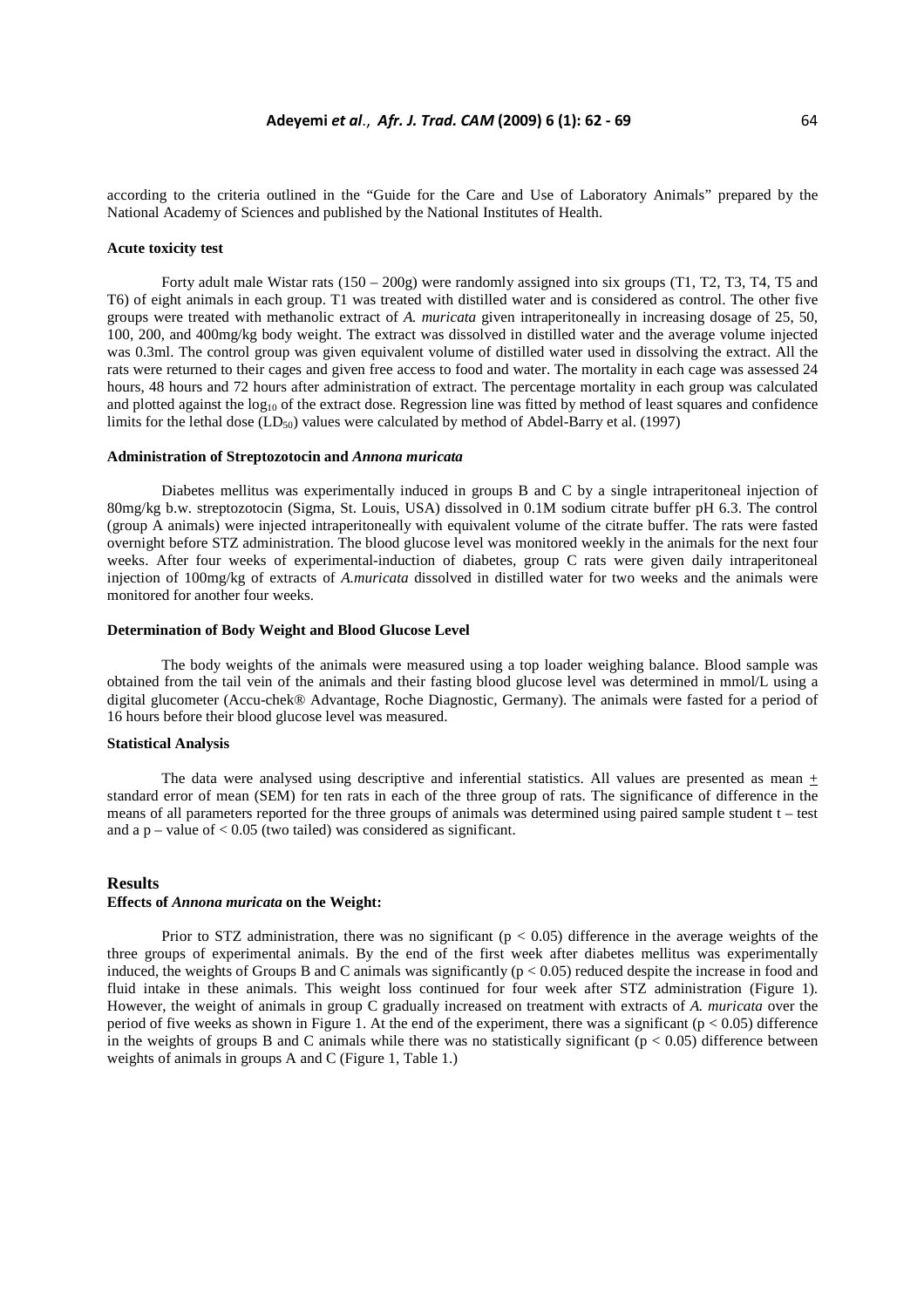

**Figure 1:** Weekly changes in the body weight of the rats after STZ and *A. Muricata* Administration

Figure 1 show that, in contrast to control rats, there was a significant ( $p < 0.05$ ) weight loss among the group B and C rats, one week after STZ administration. However, *A. muricata* -treated rats showed sign of recovery in body weight gains four weeks after treatments (197.70  $\pm$  5.62g) compared to the diabetic control rats (173.29  $\pm$  5.13 g).

## **Effects of** *Annona Muricata* **on the Blood Glucose Level**

Prior to STZ administration, the fasting blood glucose level did not differ significantly ( $p < 0.05$ ) between the three groups of experimental animals. 24 hours after administration of STZ, the blood glucose level was significantly ( $p < 0.05$ ) higher in groups B and C animals. The blood glucose level of animals in group C gradually decreased on treatment with extracts of *A. muricata* over the period of five weeks (fig. 2). Control rats treated with citrate buffer were euglycemic throughout the period of experiment. At the end of the experiment, there was a significant ( $p < 0.05$ ) reduction in the blood glucose level of groups C rats compared to that of group B rats. In addition, there exist no significant ( $p < 0.05$ ) difference between blood glucose level of rats in groups A and C (Fig. 2, Table 1) This shows that extracts of *A. muricata* demonstrate a potent antihyperglycemic activity.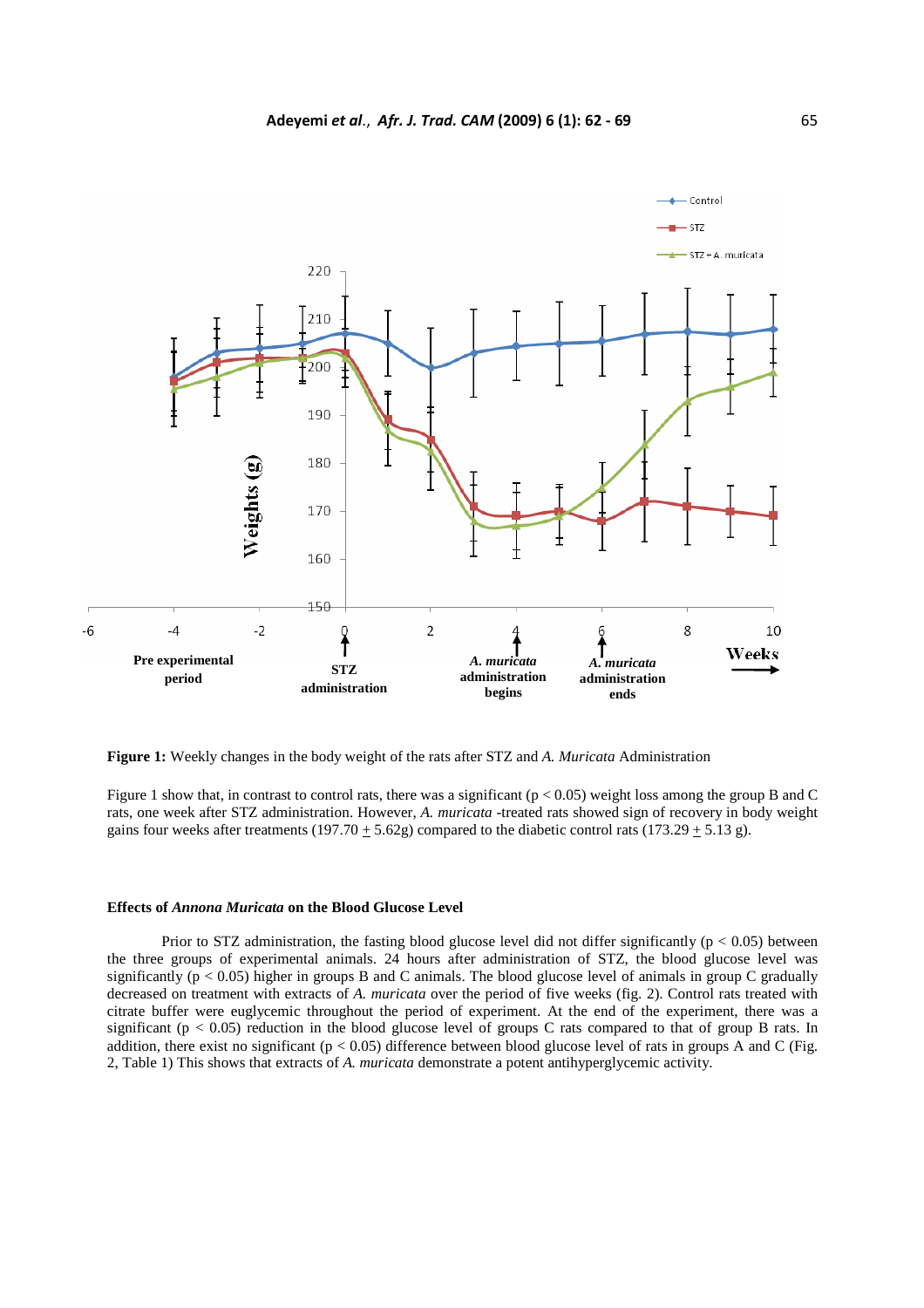

**Figure 2:** Weekly changes in the blood glucose level of the rats after STZ and  $\Phi$ . Muricata Administration **Figure** 

| Table 1: | Changes in the Body Weight and Blood Glucose Level of Control and Experimental Group of |
|----------|-----------------------------------------------------------------------------------------|
|          | Rats after STZ and <i>Annona muricata</i> Administration                                |

| Group                                 | <b>Body Weight</b><br>(g)    | <b>Blood glucose level</b><br>(mmol/L) |
|---------------------------------------|------------------------------|----------------------------------------|
| Group A (initial)                     | $207.65 \pm 9.31^{\circ}$    | $3.60 \pm 0.127^{\text{a}}$            |
| Group $A +$ Citrate buffer            | $206.00 + 7.74$ <sup>a</sup> | $3.78 + 0.190^a$                       |
| Group B (initial)                     | $203.46 + 7.99^a$            | $3.28 \pm 0.182^a$                     |
| $Group B + STZ$                       | $173.29 + 5.13^b$            | $21.64 + 2.229^b$                      |
| Group C (initial)                     | $201.00 \pm 7.26^{\circ}$    | $3.57 \pm 0.121^{\circ}$               |
| $Group C + STZ$                       | $170.60 + 5.23^b$            | $24.74 \pm 2.923^b$                    |
| Group $C + STZ + A$ . <i>muricata</i> | $197.70 \pm 5.62^{\text{a}}$ | $4.22 \pm 0.151^a$                     |

Values are given as mean + SEM for ten rats in each group. a, b within column signifies that means with different letters differs significantly at  $P < 0.05$  (two tailed T-test) while means with the same letters does not differ significantly at  $\vec{P}$  <0.05. (two tailed T-test)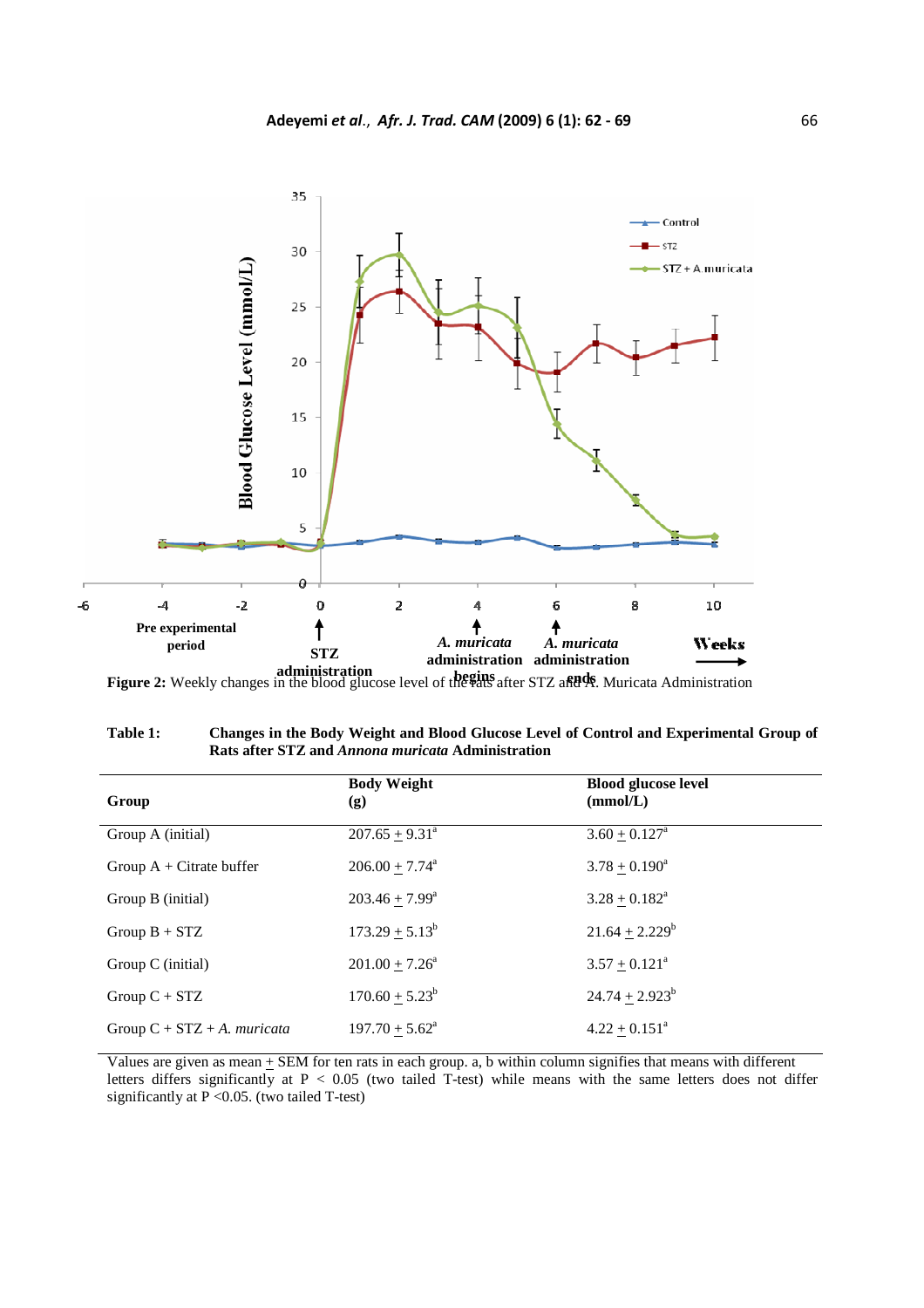Figure 2 shows that prior to the extract administration, there was no significant ( $p < 0.05$ ) difference between the blood glucose levels of the control and the two diabetic groups of animals. The blood glucose level of the two diabetic groups of rats significantly ( $p < 0.05$ ) increased twenty-four hours after STZ administration, and there was no significant ( $p < 0.05$ ) difference between the blood glucose levels of these two groups of diabetic rats for a period of four weeks. After 4 weeks of treatment with extracts of *A. muricata,* the blood glucose levels of the treated diabetic rats does not differ significantly ( $p < 0.05$ ) from that of the control (4.22 + 0.151 and 3.78 + 0.190 mmol/L, respectively). In contrast, the blood glucose level of the untreated diabetic rat remained elevated throughout the experimental period  $(21.64 + 2.229 \text{ mmol/L})$ . The blood glucose level of the control remained unchanged throughout the period of the investigation.

### **Discussion**

Streptozotocin-induced hyperglycemia in rats is considered a good model for the preliminary screening of agents active against type II diabetes (Ivorra et al., 1989) and is widely used. Generally, destruction of β-cells starts three days after STZ administration and reaches its peak at three to four weeks in rats (Adeghate and Ponery, 2002). Streptozotocin-induced diabetes in laboratory animals has been widely used for research on diabetes and its longterm complications. Control animals in these studies are usually injected with citrate buffer solution. However, STZ is known to possess pharmacological effects other than its diabetogenic properties (Schein et al.*,* 1974), and extra pancreatic actions of streptozotocin cannot be excluded. The presence of GLUT2 in liver and kidney might explain the long-term complications seen with hepatic and renal tumors in rats treated with streptozotocin (Delahunt et al., 1995). Because of the extra pancreatic effects of streptozotocin, it may be difficult to distinguish effect secondary to diabetes from those secondary to streptozotocin *per se.*

Diabetes mellitus is a chronic metabolic disorder characterized by a high blood glucose concentration caused by insulin deficiency, often combined with insulin resistance. Diabetes mellitus is also major cause of disability and hospitalization and it results in significant financial burden (Vats et al., 2002). By the year 2010, the total number of people worldwide with diabetes mellitus is projected to reach 239 million. Region with greatest interest are Asia and Africa, where diabetes rates could rise to 2-3 folds than the present rates (American Diabetes Association, 1997).

Many traditional plant treatments for diabetes mellitus are used throughout the world (Marles and Farnswort, 1995). Management of diabetes without any side effect is still a challenge to the medical system. This has led to an increasing demand for natural products with anti-diabetic activity and fewer side effects (Kameswara et al*.,*  1999). Many herbs and plant products have been shown to have hypoglycemic action. Various morphological parts of *Annona muricata* have been reported to be useful as effective remedies against diabetes, hypertension, headache, dizziness, constipation, catarrh, liver problems, neuralgia, rheumatism and arthritis pain (de Almeida, 1993).

It has been suggested that bioactive compounds from plants sources having anti-hyperglycemic activities might act by several mechanisms such as stimulating insulin secretion, increasing repair or proliferation of β-cells and enhancing the effects of insulin and adrenalin (Fayed et al., 1998). The result of this present study indicated that there was a significant reduction in the blood glucose concentration of diabetic rats by *A. muricata* treatment. The present study also shows that daily intraperitoneal administration of 100mg/kg of extracts of *A. muricata* to diabetic rats for 15 consecutive days caused a statistically significant increase in the body weight of diabetic animals despite the decrease in food and fluid intake observed in these animals. This could be the result of improved glycemic control produced by *A. muricata* extracts.

## **References**

- 1. Abdel-Barry, J.A., Al-Hakiem, M.H.H. and Abdel-Hassan, I.A. (1997). Acute intraperitoneal toxicity (LD<sub>50</sub>) and target organ effects of aqueous extract of *Trigonella foenumgraceum* leaf in the mouse. Basrah J. Sci. **58:**   $C58 - C65.$
- 2. Adeghate, E. and Ponery, A. S. (2002). GABA in the endocrine pancreas: cellular localization and function in normal and diabetic rats. Tissue Cell, **34:** 1–6.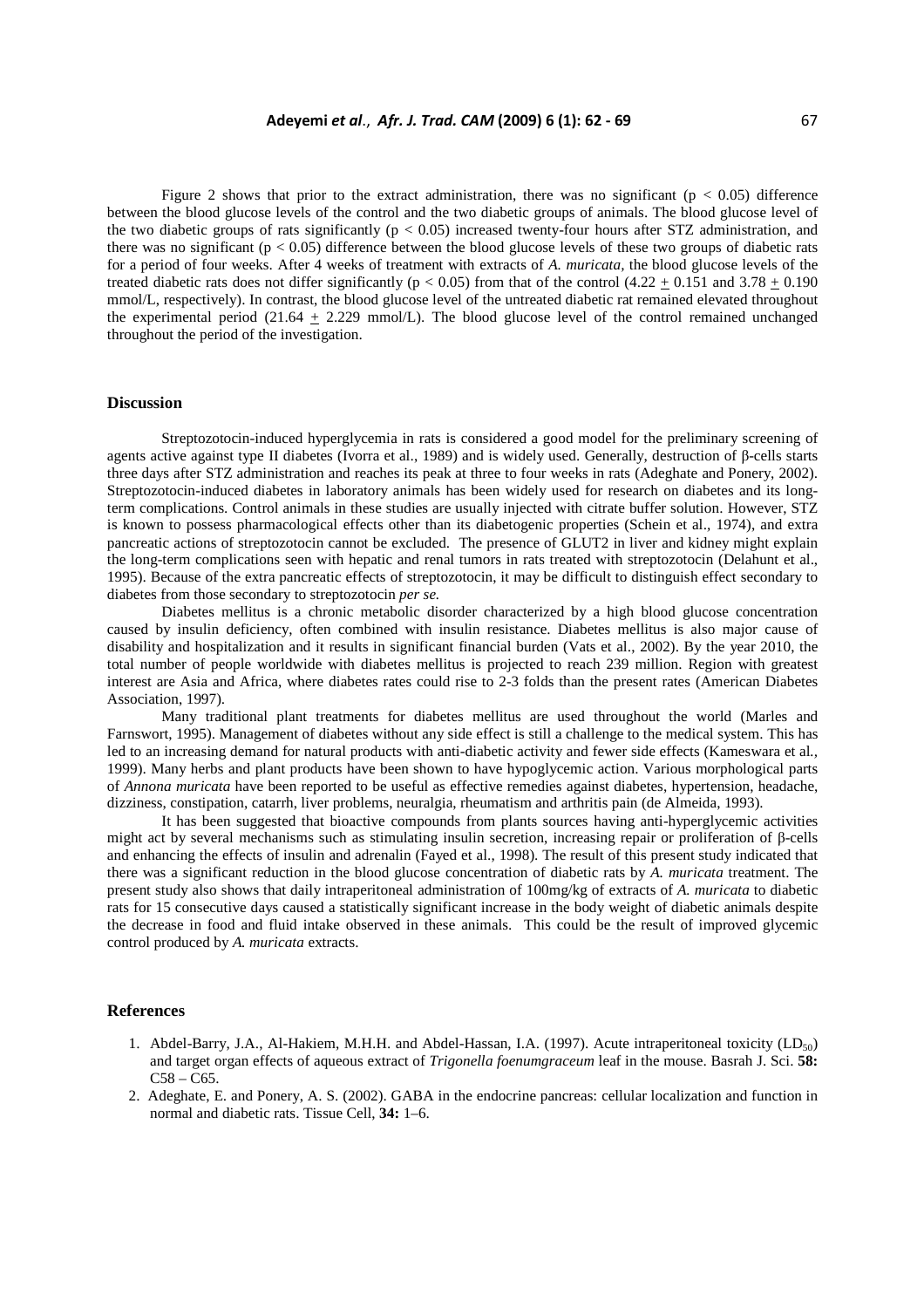- 3. American Diabetes Association. (1997). Clinical practice recommendations, Diabetes Care **(Supppl. 1):** S1- S70.
- 4. Atkinson, M.A. and Maclaren, N.K. (1994). The Pathogenesis of insulin dependent diabetes. N. Engl. J. Med. **331:** 1428-1436.
- 5. Bories, C., Loiseau P., Cortes, D., Myint, S.H., Hocquemiller, R., Gayral, P., Cave, A. and Laurens A. (1991). Anti-parasitic activity of *Annona muricata* and *Annona cherimolia* seeds. Planta Med. **57 (5):** 434-436.
- 6. Carbajal, D., Casaco, A., Arruzazabala, L., Gonzalez, R. and Fuentes, V. (1991). Pharmacological Screening of Plant Decoctions Commonly Used in Cuban Folk Medicine. J. Ethnopharmacol. **33 (1/2):** 21-24.
- 7. Chen, J.C., Tsai, C.C., Chen, N.N. and Wang, W.C. (2000). Therapeutic, effect of gypenoside on chronic liver injury and fibrosis induced by CC14 in rat. Am. J. Clin. Med. **28:**175-185.
- 8. De Fronzo, R.A., Bonadonna, R.C. and Ferrannini, E. (1997). Pathogenesis of NIDDM, International Text book of Diabetes mellitus. 2nd ed. Chichester, John Wiley, England. 635-712.
- 9. deAlmeida, E.R. (1993). Plantas Medicinais Brasileiras, Conhecimentos Populares E Cientificos. Hemus Editora Ltda: Sau Paulo, Brazil.
- 10.Delahunt, B., Cartwright, P.R., Thornton, A., Dady, P.J. (1995). Proliferation kinetics of streptozotocininduced renal tumours in mice. Virchows Arch **425:** 577–582
- 11.dos Santos, A.F. and Sant'Ana, A.E. (2000). Molluscicidal properties of some species of Annona. Phytomedicine. **8:**115-120.
- 12.Fayed, T., El-Missiry, M.A., Emara, H. and El-Sayaad, N. (1998). Effect of *Nigella sativa* or fish oil supplementation in alloxan diabetic rats. J. Union. Arab. Biol., **9:** 237 – 250.
- 13.Feng. P.C. (1962). Pharmacological screening of some West Indian medicinal plants. J. Pharm. Pharmacol. **14:** 556-561.
- 14.Gandhipuram, P.S.K., Palanisamy, A., Durairaj, S.K., and Sorimuthu, P.S. (2006). Anti diabetic activity of fruits of *Terminalia chebula* on streptozotocin-induced diabetic rats. J. Hlth. Sci. **52:** 283 – 291.
- 15.Heinrich, M., Kuhnt, M., Wright, C.W., Rimpler, H., Phillipson, J.D., Schandelmaier, A. and Warhurst, D.C. (1992). Parasitological and Microbiological Evaluation of Mixe Indian Medicinal Plants (Mexico) J. Ethnopharmacol. **36(1):**81-85.
- 16.Ivorra, M.D., Paya, M. and Villar, A. (1989). A review of natural products and plants as potential antidiabetic drugs. J. Ethnopharmacol. **27:** 243-275.
- 17.Jaramillo, M. C., Arango, G. J., Gonzalex, M.C., Robledo, S.M. and Velez, I.D. (2000). Cytoxicity and antileishmanial activity of *Annona muricata* pericarp. Fitoterapia. **71:**183-186.
- 18.Kameswara, R.B., Kesavulu, M.M., Guiri, R. and Apparao, C.H. (1999). Hepatic key enzyme in experimental diabetes. J. Ethnopharmacol. **91(1):** 109-13.
- 19.Kasiviswanath, R., Ramesh, A. and Kumar, K. E. (2005). Hypoglycemic and antihyperglycemic effect of *Gmelina asiatica* LINN. in normal and in alloxan induced diabetic rats. Biol. Pharm. Bull. **28:** 729–732.
- 20.Liaw, C. C., Change, F.R., Lin C. Y., Chon, C.J., Chiu, H.F., Wu M. J. and Wu, Y. C. (2002). New cytotoxic monotetrahydrofuran annonaceous acetogenins from *Annona muricata*. J. Nat. Prod. 65:470-475.
- 21.Luna, J. S., DeCarvalho, J.M., DeLima, M.R., Bieber, L.W., Bento, E.S., Franck, X. and Sant'ana AE. (2006). Acetogenins in *Annona muricata* L. (Annonaceae) leaves are potent mollusicides. Nat. Prod. Res. **20(3):** 253- 257.
- 22.Marles, J. R. and Farnsworth, N. R. (1995). Antidiabetic plants and their active constituents. Phytomedicine **2(2):** 123-89.
- 23.N'gouemo, P. (1997). Effects of ethanol extract of Annona muricata on pentylenetetrazol-induced convulsive seizures in mice. Phytother. Res. **11(3):** 243-245.
- 24.Oberlies, N., Chang, C.J. and McLaughlin, J.L. (1997). Structure–activity relationships of diverse Annonaceous acetogenins against multidrug resistant human mammary adenocarcinoma (MCF – 7/Adr) cells*.*  J. Med. Chem. **40 (13):** 2102-2106.
- 25.Oberlies, N.H., Jones, J. L. Corbett, T.H., Fotopoulous, S.S. and McLaughlin, J.L (1995). Tumor cell growth inhibition by several Annonaceous acetogenins, in an *in vitro* disk diffusion assay. Cancer Lett. **96:** 55-62.
- 26.Padma, P., Pramod, N.P., Thyagarajan, S.P. and Khosa, R.L. (1998). Effect of the extract of *Annona muricata* and *Petunia nyctaginiflora* on *Herpes simplex* virus. J. Ethnopharmacol. **61:** 81-83.
- 27.Schein, P.S., Connell, M.J.O., Blom, J., Hubbard, S., Magrath, I.T., Bergevin, P., Wiernik, PH., Ziegler, J.L. and DeVita, V.T. (1974). Clinical antitumor activity and toxicity of streptozotocin. Cancer **34:**993–1000.
- 28.Takahashi, J.A., Pereira, C.R., Pimenta, L.P., Boaventura, M.A. and Silva, L.G. (2006). Antibacterial activity of eight Brazilian Annonaceae plants. Nat. Prod. Res. **20 (1):** 21-26.